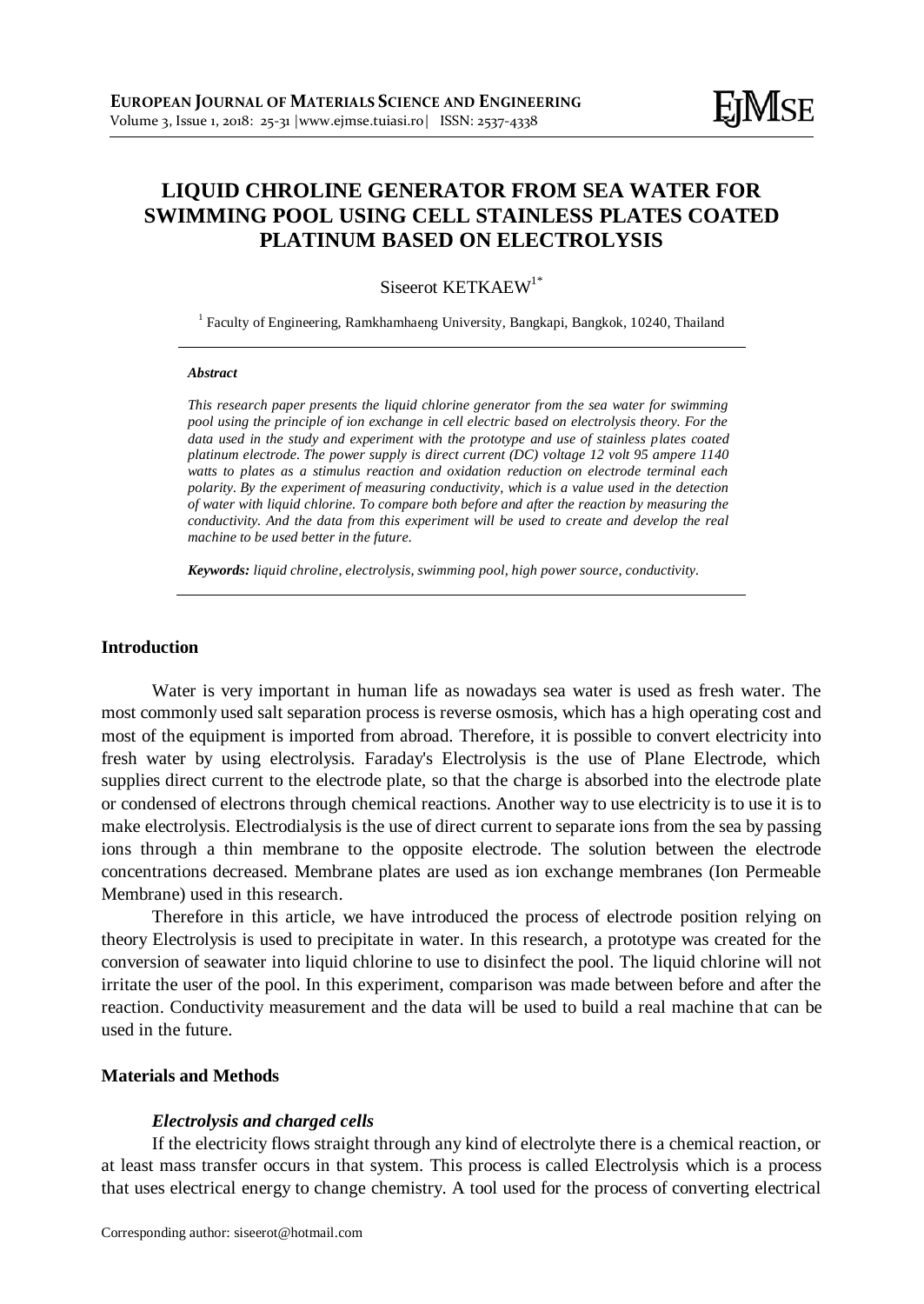energy into chemical change. The tools used for the electrolysis process are called electrolytic cells. Electrolytic cell (in contrast to Galvanic cell which is a cell to produce electricity power from chemical change ) the electrolytic cell consists of two suitable conductors, called electrolytes, which are immersed in an electrolyte solution. Both of these types are connected to an external source, such as the battery, as shown in Fig.1. Electrodes connect to the negative side of the battery, called cathode. The other side is called anode. Anode)



**Fig. 1.** Electrolytic cell

# *Conclusion of the mechanism of electrolysis*

(1). The mass of the substance formed at the anode or cathode at the time of electrolysis is directly proportional to the amount of electricity entering the cell.

(2). Mass of substances, this happens during electrolysis where the same amount of electricity is directly proportional to the equivalent weight of the substance.

Therefore Electrolysis is very useful in industries such as metal extraction, pure metal electroplating, and the preparation of certain chemicals.

### *Salinity*

Salinity (salinity) is the parameter used to tell the amount of minerals in water from the beginning. This parameter is used to determine the amount of mineral salts in the water by evaporating the water and weighing the crystalline minerals in a way that is inaccurate because of the evaporation of certain minerals incurring a less amount of minerals than actual. The most reliable way to measure the amount of minerals in natural water is chemical analysis. But it is a very time-consuming and often inaccurate method.

Salinity measurements are based on the physical or chemical parameters in water that directly correlate with the amount of mineral in the water. These parameters include: Chlorine content, density, refractive index, and speed of sound, etc. The accuracy of the salinity depends on the accuracy of the physical measurements.

### *Swimming Pool Disinfection System [1]*

### *Swimming Pool Disinfection System Currently used in three systems.*

(1). Chlorine system is the most commonly used disinfection system. Chlorine is used in the form of liquids, tablets and chlorine powder by chlorine to kill germs when the water pH is between 7.2 - 7.8. If the pH is too high (very alkaline), it must be added hydrochloric acid (HCl: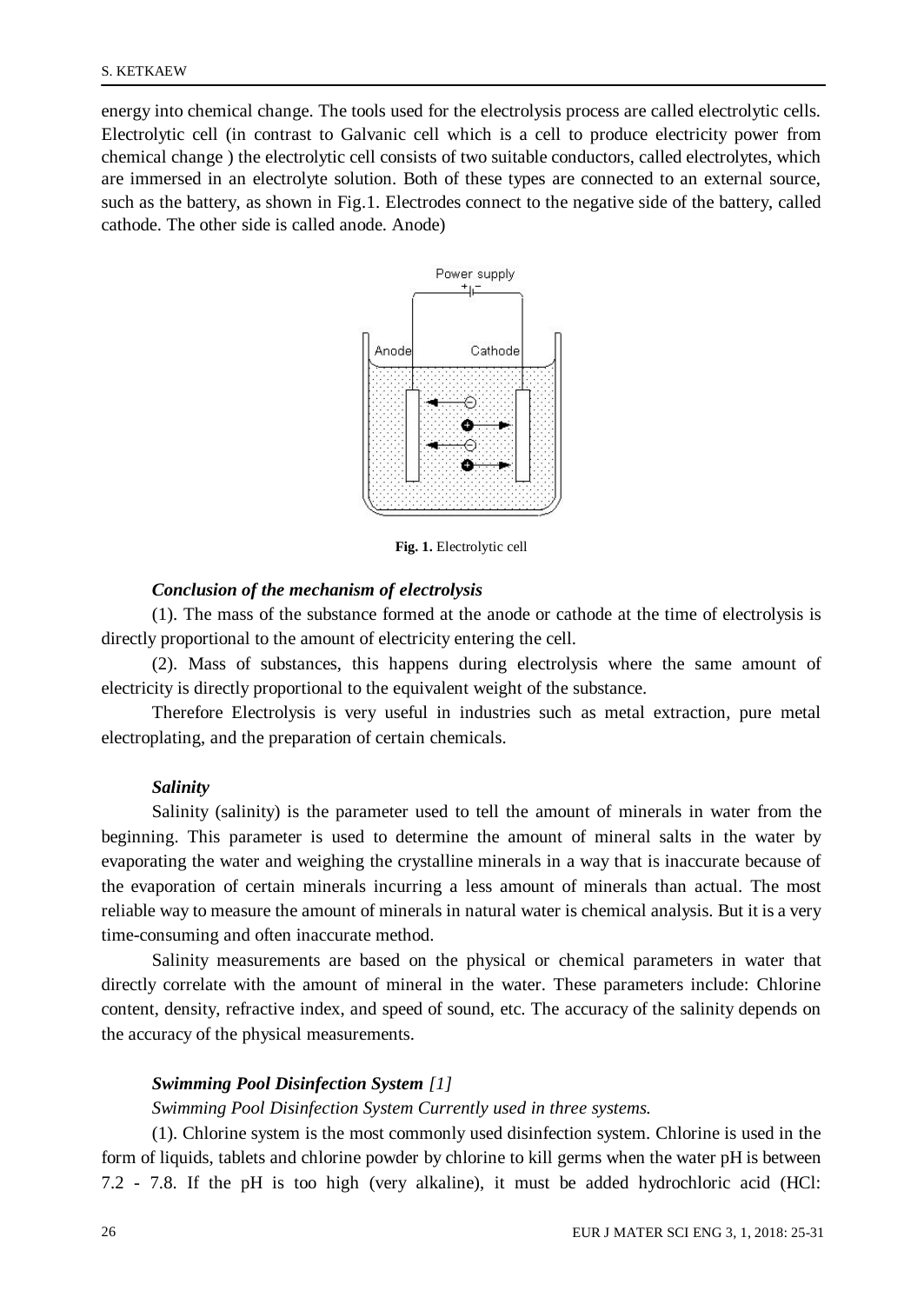Hydrochloric acid) to the water before. If the pH of the water is low (high acidity), it must be added with a buffer such as Buffer or Soda ash ( $Na<sub>2</sub>CO<sub>3</sub>$ : Sodium Carbonate) to adjust pH in water. As chlorine is Irritant to skin therefore, chlorine dissolving should be done in the evening after using the pool. Chlorine adjustments in the swimming pool should be done daily, with chlorine levels at 3 ppm in the summer as chlorine in hot air decomposes rapidly. 2 ppm in rainy and winter seasons

Super chlorine is added to chlorine 2-3 times, usually to adjust the chlorine to 4 ppm, which is done after the date of many people swimming. Or lichen in the pool or to destroy ammonia and contaminants that have accumulated in water. Super chlorine can be done once or twice a week.

(2). Salt system is a system to control the clean water with salt system. By using a salt chlorinator, this system uses natural salt (NaCl: Sodium Chloride) to disinfect chlorine. Electrolysis is produced by sodium hypochlorite (NaOCl: Sodium Hypochlorite) and NaCl. Salt is used when disinfection is not lost. It is only when the Back Wash is cleaned. Or rain until overflowing from the pool. Salt is added 2-3 times a year and salt water is only 0.3% (about half of the tears).

The advantage of this system is that it does not cause skin irritation. The price of salt is cheaper than chlorine. Save on labor costs for maintenance. Do not add salt as often as chlorine easy to use, because it is automated. And it is easy to install. It can be used with existing swimming pool.

The limitation of this system is that the price of the device is high (Salt Chlorinator) water has a brackish taste. Water must be removed if the salt concentration is too high.

The salt used in the first system uses about 3 kg of salt per cubic meter of water. The caretaker will measure the pH of the saline solution and add salt or acid a little as for the water in the pool is PH neutral.

(3). Ozone is a system that removes ozone from the compressed air to treat the water in the pool. It has high performance and can kill germs in a shorter time than other systems and there are no chemicals left in the water. Ozone is a very potent disinfection system when the water through the ozone has been sterilized successfully clean water will go down to the swimming pool.

This system has the disadvantage. While the water in the pool will not kill bacteria until the water comes back through the ozone again. So when there is a human pathogen or from various sources when dive into the pool at an ozone-free time to kill new germs (about 3-6 hours) the infection will remain in the pool will be infected with water in the same pool. Once the water in the pool has returned through the ozone injection machine again the germs will be destroyed. So in some countries there is a law for public pools not allowed to use the ozone system alone. It must be used in conjunction with other systems (e.g., using chlorine or saline) to prevent the spread of pathogens in the pool.

By comparison the three best swimming pools in the world, the best swimming pool in the world is now the salt water system. In Australia, the world's most swimming pools exiting Salt system uses more than 90% of the total pools.

# *Definition of electrical conductivity of water [2]*

The electrical conductivity of water is estimated as the amount of dissolved solids in water or TDS, which stands for all dissolved solids. TDS is measured in ppm (mg  $/$  L) or mg  $/$  l.

Factors that affect the conductivity of water: The electrical conductivity of the water depends on the temperature of the water: the higher the temperature, the greater the electrical conductivity. Water consumption increased by 2-3%, increased by 1 degree Celsius. Many current EC meter water temperature readings are readily readable to  $25^{\circ}$ C, while electrical conductivity is a good indicator of overall salinity information on any element of ions in water. The same conductivity can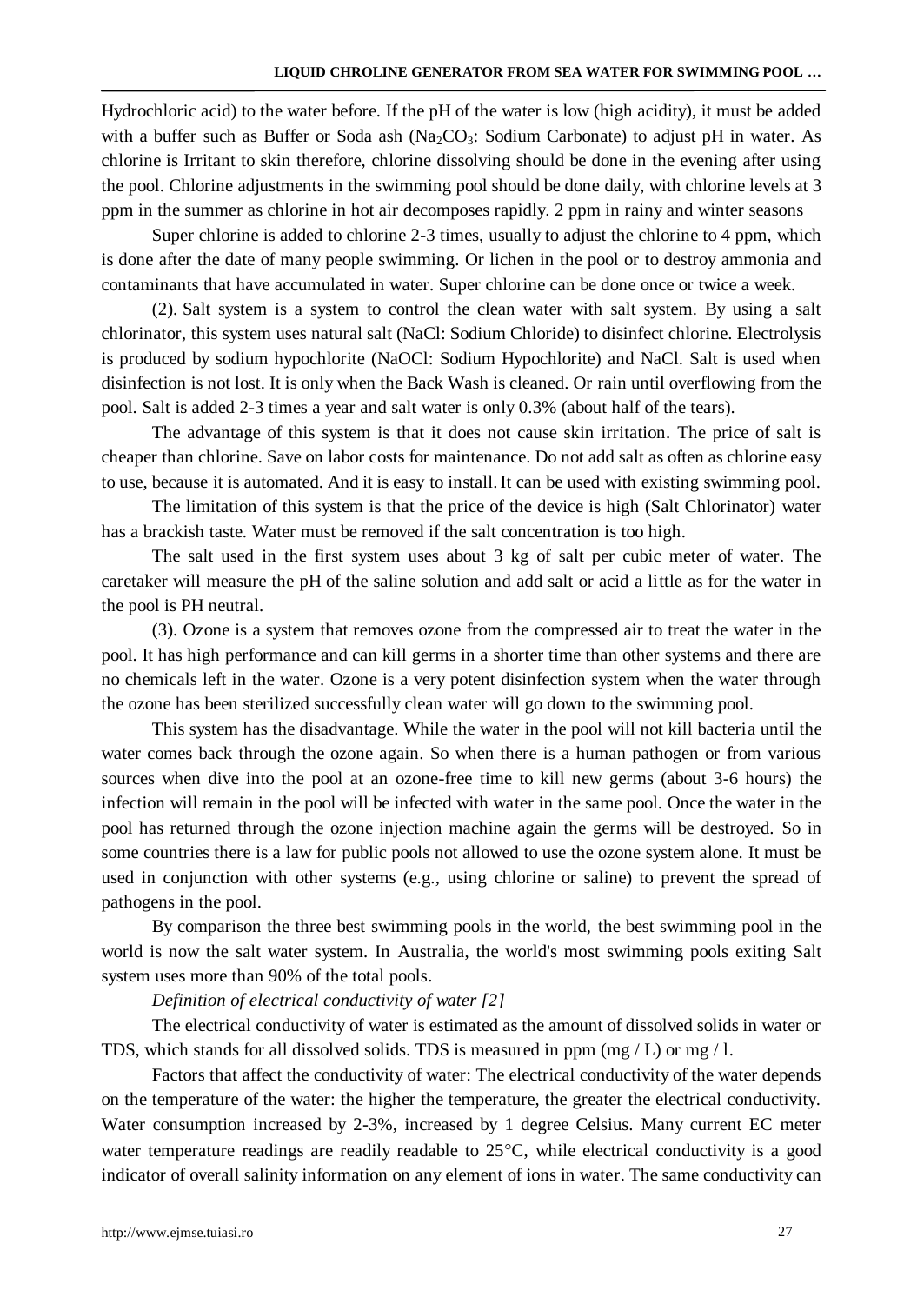be measured in low quality water. (Eg, water rich in sodium, boron and fluoride), as well as in highquality irrigation water. (Eg, adequate water-fertilization with appropriate nutrient concentrations and ratios).

## *Unit of measurement of electrical conductivity of water*

The unit is commonly used for conductivity measurement of water: micro seconds / cm (microsiemens / cm) or dS / m (deciSiemens / m) where:  $1,000$  microseconds/cm = 1 dS / m

### *TDS and conductivity EC values*

Since electrical conductivity is a measure of the capacity of the water to conduct electricity, it is directly related to the salt concentration dissolved in water and thus dissolves all solids (TDS). Salt dissolves into cationic ions and negative ions which are the conductor. Because it is difficult to measure the TDS in the conductivity field, water is used as a metric. Electric conductivity of water can be determined in a quick and inexpensive way using portable meters. Distilled water does not contain dissolved salts, and as a result it does not carry electricity and has an electric conductivity of zero. But once the salt concentration reaches a certain level, the conductivity is not directly related to the salt concentration. Because this is a pair of ions that occur, the ion pair decreases the charge of each one so that, above this level. The higher TDS will not result in an even higher electrical conductivity.

EC can be converted to TDS using the following calculations.

TDS (ppm) = 
$$
0.64 \times EC
$$
 (micro-seconds / cm) =  $640 \times EC$  (dS / m) (1)

## *Electrical conductivity of pure water*

Pure water is not a good conductor. Typical distillate water in equilibrium with carbon dioxide in the air is introduced around 10 x 10-6 W-1  $*$  m-1 (20 dS / m) because the electricity is delivered by the ion to solve the increase in conductivity concentration of Ion Rise.

Conductivity of general water :

- (1). Purified water 10-6 S / m
- (2). LED Drinking Water 0.005-0.05 S / m
- (3). Seawater  $5 S/m$

### *Design, construction and operation*

Principles of prototype production for liquid chlorine from seawater for swimming pool.

Place the 15 liters of water in a 15-liter reactor. The power supply was then charged at 1140 watts (12 volt 95 amperes) to the open plate for 3 hours. Record the Conductivity every half hour, when the reaction is completed, the power is stopped. Then open the water valve from the reaction tank into the filter. Water will pass through the filter to the tank as shown in Fig.2.

Components of the prototype:

(1) Reaction Tank is the tank used for electrolysis of sea water. (Plate size 15 cm  $\times$  6 cm)

(2) A fresh water tank is used to stay out of the central tank to precipitate and reduce the temperature of the water.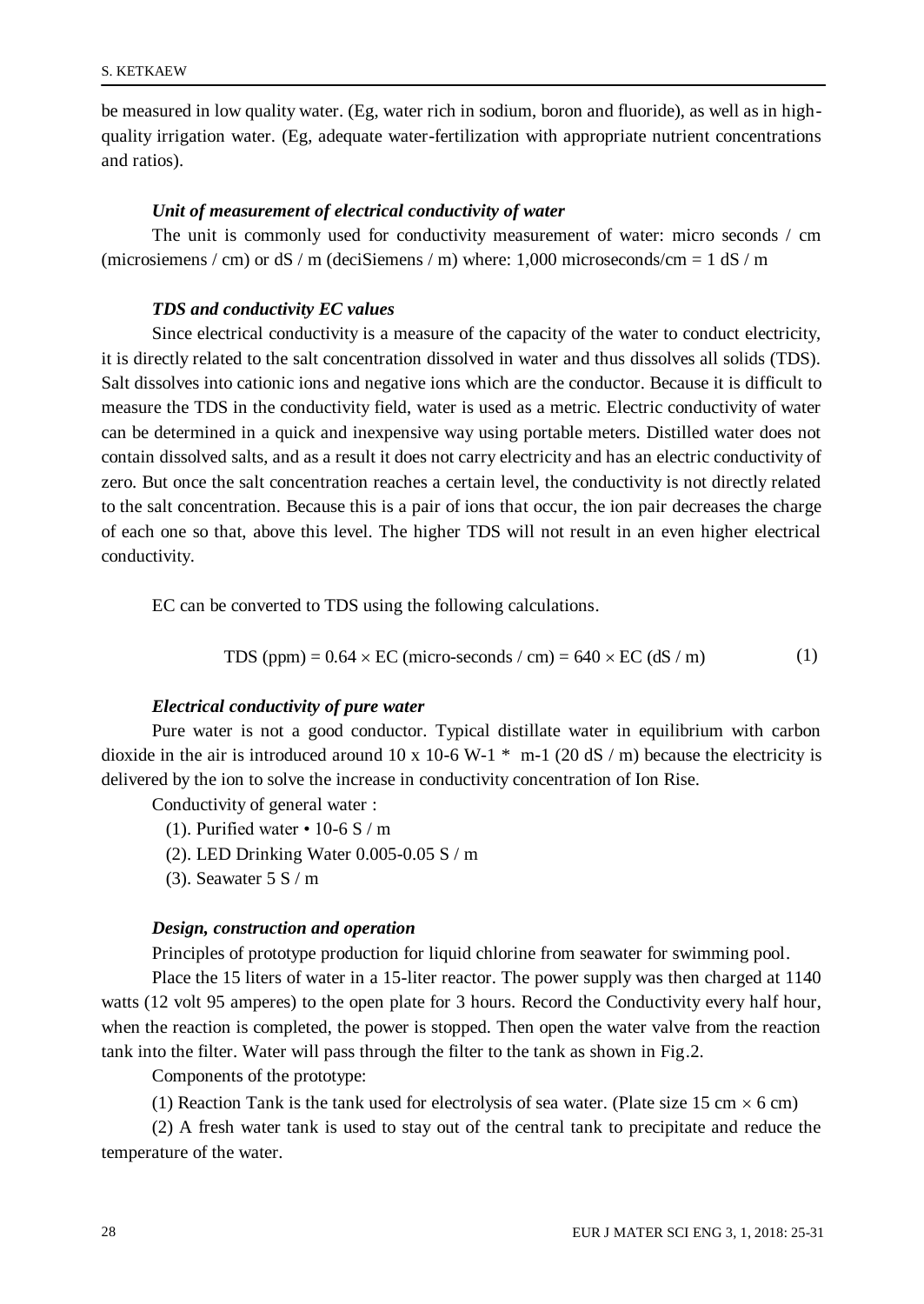(3) Water filter layer consists of coarse sand, fine sand, gravel, glass fiber to filter out sediment from the water.

(4) DC Switching Power Supply: 12 Volt, 95 Ampere, 1140 Watts.

(5) The pump is used to pump water from the tank to the reaction tank



**Fig. 2.** Liquid chlorine production prototype

### *Power supply switching power generated*

High-power switching power supply is used as a power source for the plate by using a full bridge transistor using transistors. Acting as a switch, the IC#MB3579 is a rectangular signal generator with a frequency of 20 kHz to power the transistor. It will work alternately and also the return of the output sector to maintain the output voltage constant. The high power supply provides about 12 volt output power, 95 ampere load current



**Fig. 3.** Block diagram of DC switching power supply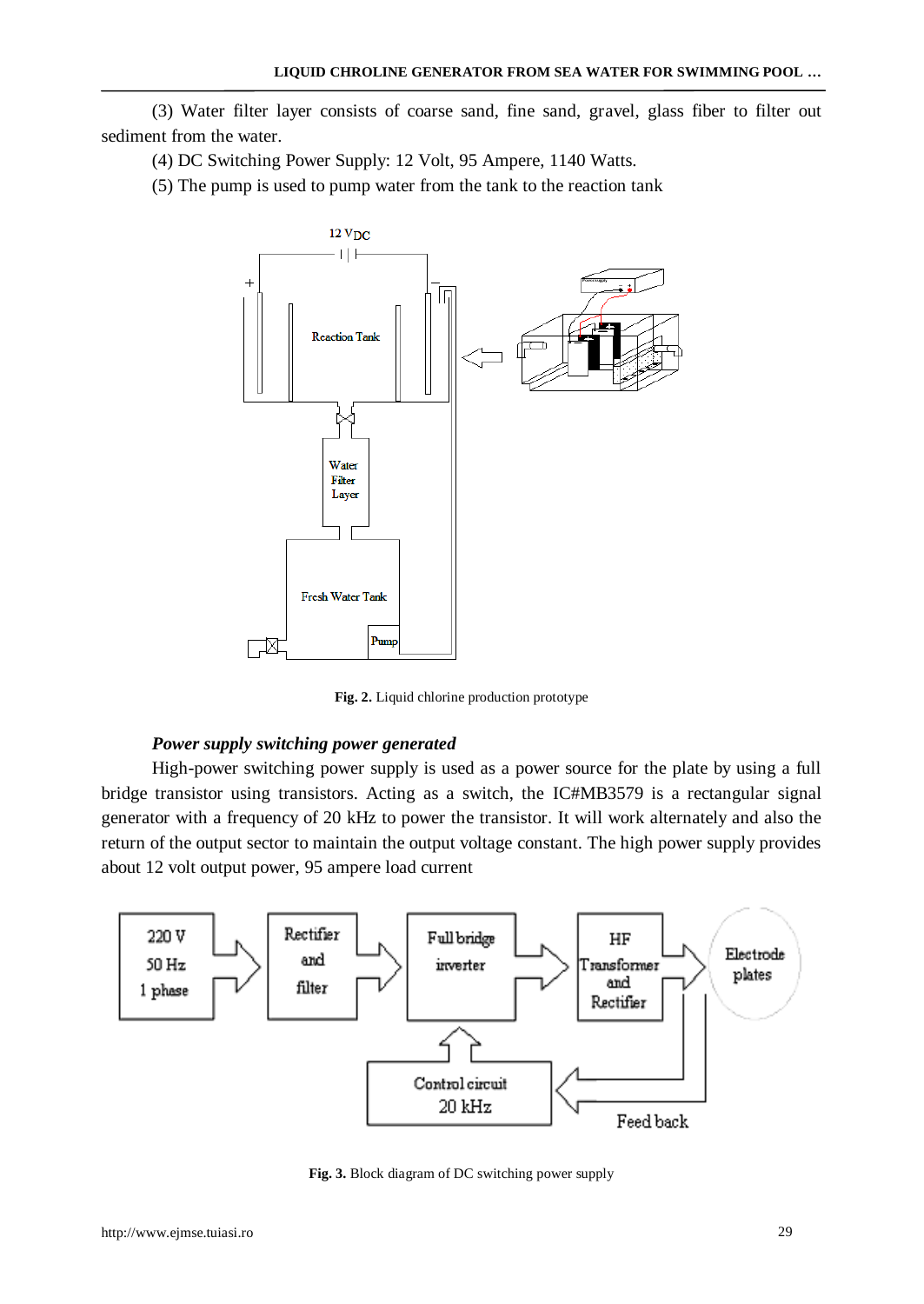Experimental procedure:

(1) Put the plated stainless steel plate in the reaction tank.

(2) Connect the circuit as shown in fig. 2 by supplying 12 Volt ( $V_{DC}$ ) 95 ampere to the plate.

(3) Let the sea water flow into the trial. And record the conductivity data in the record table before and after the reaction.

# **Results and Discussion**

Conductivity test for 3 hours and record the electrical conductivity every half an hour before and after the reaction as shown in Tab. 1.

**Table 1.** Conductivity test for 3 hours and record the conductivity for half an hour before and after the reaction

| Time of trial (hours) | Conductivity $(\mu S)$ |  |  |
|-----------------------|------------------------|--|--|
| $\frac{1}{2}$         | 938                    |  |  |
|                       | 827                    |  |  |
| $1\frac{1}{2}$        | 761                    |  |  |
| 2                     | 674                    |  |  |
| $2\frac{1}{2}$        | 512                    |  |  |
| 3                     | 493                    |  |  |
|                       |                        |  |  |

Experimental results of DC switching power supply circuit as shown in Tab. 2.

**Table 2.** Test results of DC switching power supply. The powers supply the plate in the reaction tank. (Use electrical measuring instrument (Fluke 41))

| $\sim$<br>$V_{in}$ ( | (A)<br>$I_{in}$               | $P_{in}$ (kW) | $cos\phi$                 | $v_{\text{out}}$         | $_{\text{1}_{\text{out}}(A)}$ | (kW)<br>$\overline{ }$ out | Eff (%)              |
|----------------------|-------------------------------|---------------|---------------------------|--------------------------|-------------------------------|----------------------------|----------------------|
| 220                  | O <sub>5</sub><br>o. <u>.</u> | 1.43          | .7 <sup>2</sup><br>u. 7 J | $\overline{\phantom{0}}$ |                               | 1.14                       | $70.7^\circ$<br>7.12 |

# *Parameter of Table 2*

 $V_{in}$  is the input voltage in volt (V),  $V_{out}$  is the output voltage in volt (V),  $I_{in}$  is the input current in ampere (A),  $I_{out}$  is the output current in ampere (A),  $P_{in}$  is the input power in kilowatts (kW),  $P_{out}$  is the output power in kilowatts (kW), Eff is the efficiency in  $(\%)$ 



**Fig. 4.** (a) Power transistor drive signal and (b) 12  $V_{DC}$  output signal (Use DIGITAL OSCILLOSCOPE (YOKOGAWA) to measure the signal)